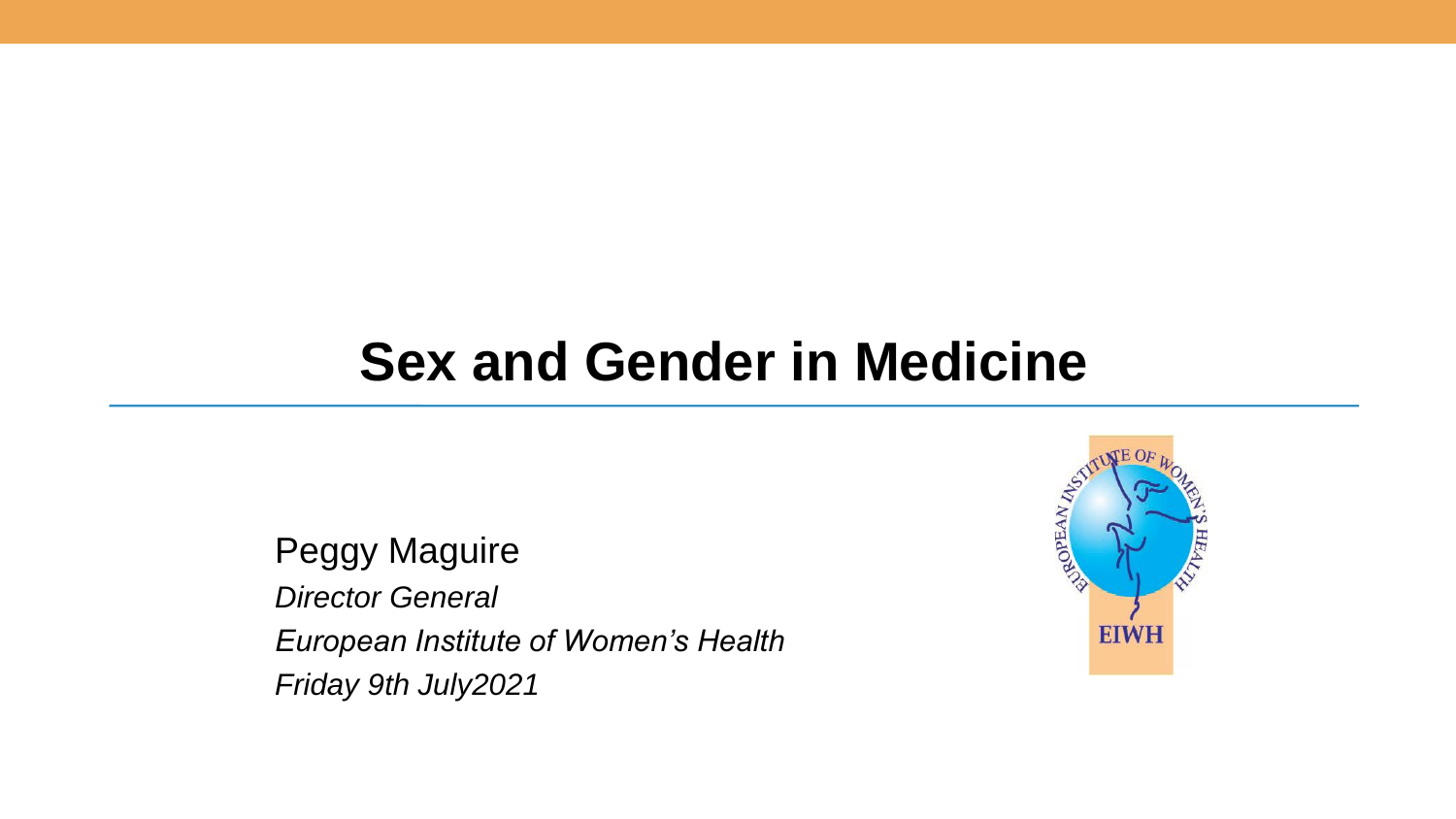### EIWH ADVISORY ROLE

- European Medicines Agency (EMA) Member of Patient and Consumer Working party: *Patient representative –*
- *Member of EMA Geriatric Expert Group,*
- *Member of EMA WG of Clinical Trials Results for Laypersons*
- European Centre for Disease Control and Prevention (ECDC);
- *Member of Technical Advisory Group on Vaccination*
- *Member of ECDC Advisory Forum Representing patients*
- European Commission DG SANTE: *HTA Stakeholder pool*
- European Commission DG SANTE :Joint Action on Vaccination,Stakeholder Network
- DG Research H2020 Member of Advisory Groups :*Demograhic Change Health and Wellbeing & also Gender Advisory Group*
- European Patients Forum (EPF) Digital Heath, Vaccination
- European Public Health Alliance (EPHA) Board Member and former Presidency
- WHO- Expert group on Gender Mainstreaming, EU Strategy for Health , WHO Academy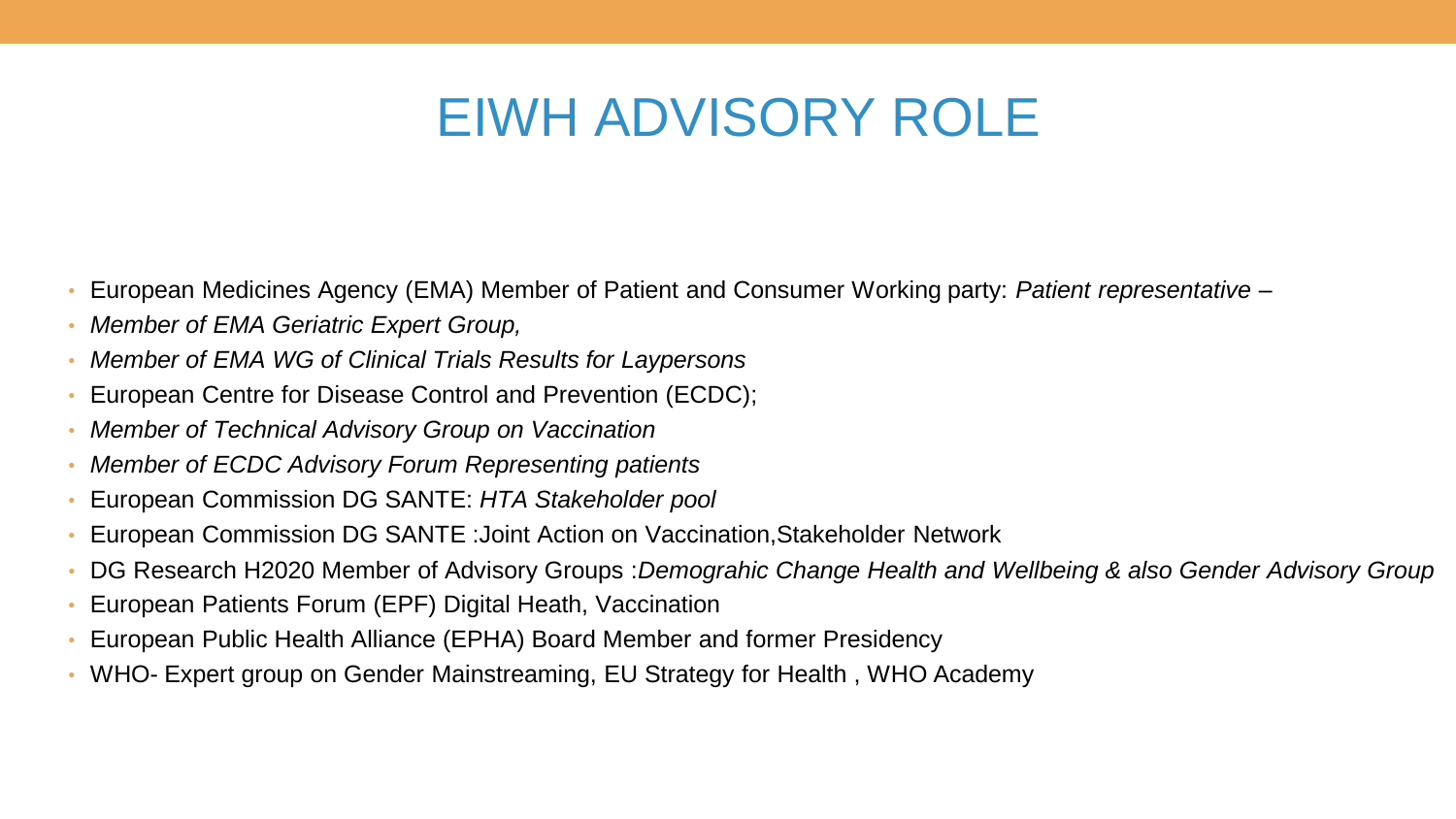### Intersection of Sex & Gender

#### • **Biological Dimension**

- The biological/ sex differences between females and males
- are relevant for the diagnosis, treatment and progression of
- various diseases and medical conditions.

### • **Social Dimension**

- Important social consequences which affect health
- include education, employment and family life.
- Socio-economic, educational cultural, ethnicity differences

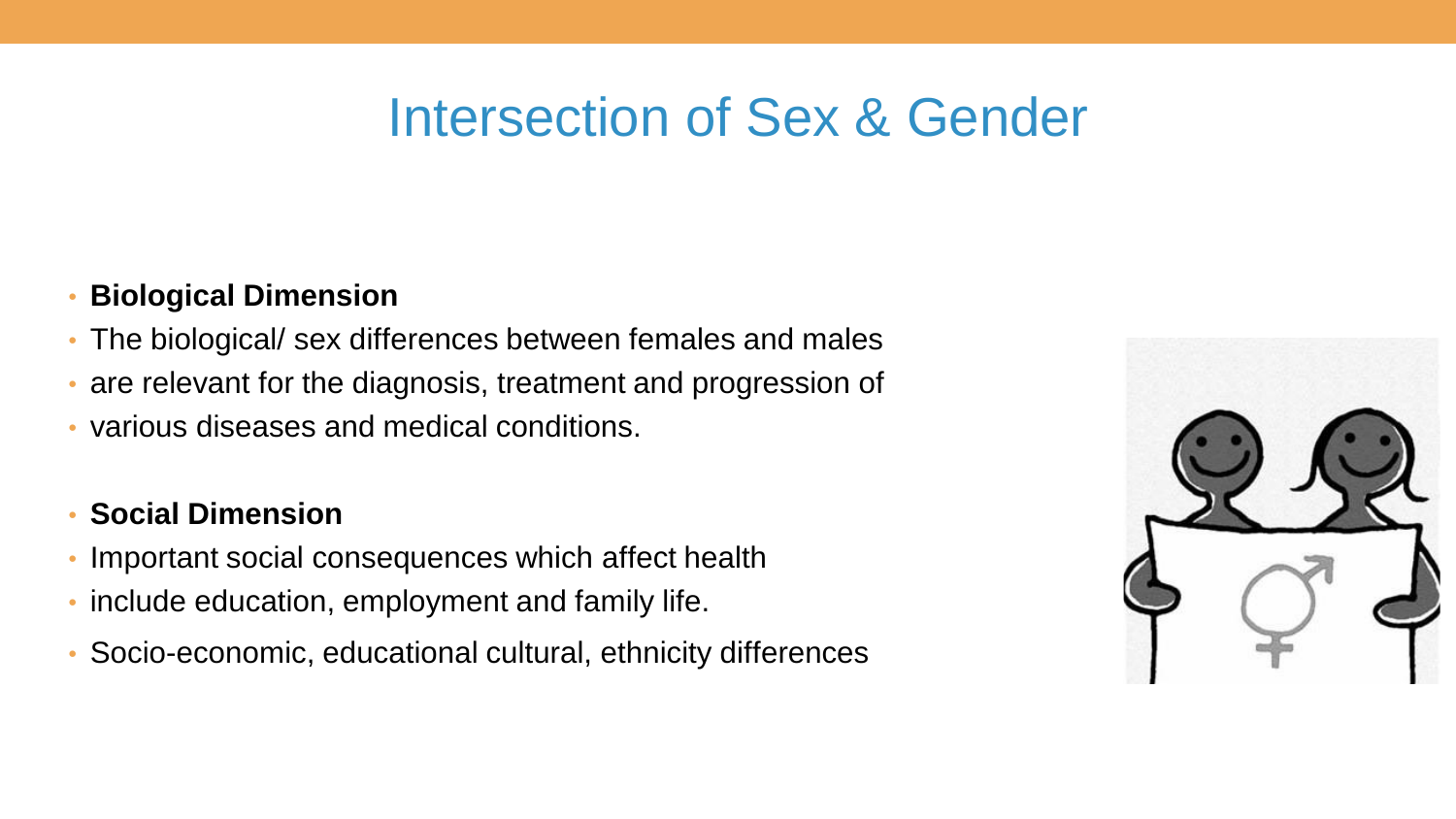# Biological Influences

• Women have higher rates of diseases such as, *breast cancer, osteoporosis and auto-immune diseases (such as MS)* than men.

- Other diseases affect men and women differently, including *diabetes, depression and cardiovascular disease*.
- Safety of medicines in pregnancy: www.conception.eu
- Women, the heaviest medicine users, remain under-represented in clinical trials, research and data, weakening the evidence base for women as well as for older people.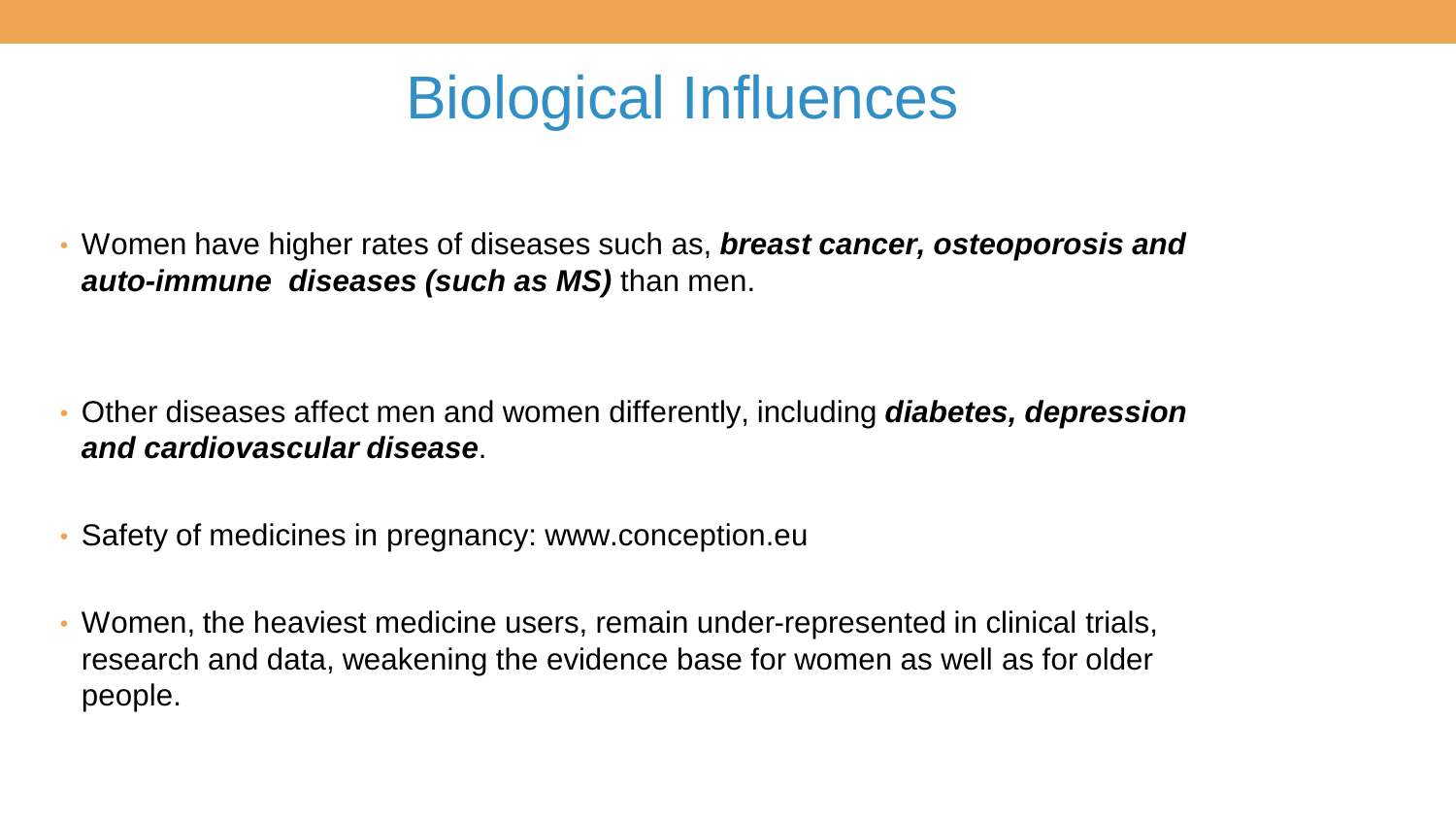## Public Health and Safety

- Multidimensional impact of falsified medical products :health, economic and socioeconomic consequences. Dangerous counterfeit medicines place citizens/patients at risk,
- Falsified medicines endanger health kill, promote antimicrobial resistance and the spread of drugresistant infections.
- Undermine confidence in health care professionals and health systems
- Distribution and sourcing is the Internet, which is difficult to police-Online selling of medical
- products is also growing concerns but are often still inadequately addressed.
- Impact on limited budgets of families and health systems
- Provide huge income for criminal networks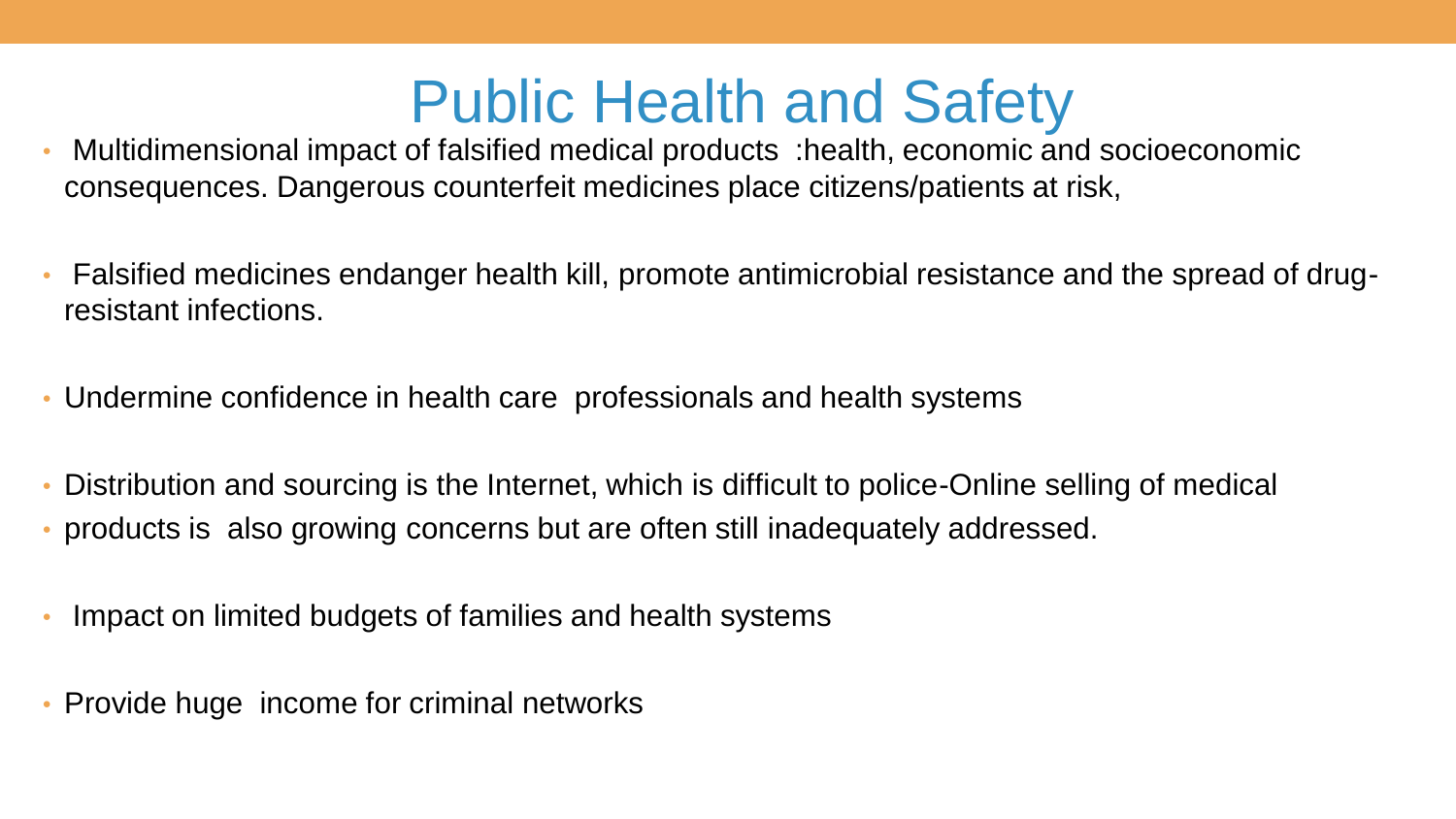## Recommendations

- **More awareness needed on the issue**
- Recommendation 1: Gender to be included when designing research on falsification of medicines
- Recommendation 2 Facilitate research into the causes, prevalence and impact of falsified medical products and the circumstances in which incidents involving falsified medical products occur.
- Recommendation 3: Research results to be disaggregated by sex and age Harmonise international standards for Data Collection with common criteria
- Recommendation 4: Multisectoral approach to fighting falsification of medicines- International, Ministries of Health, Medicines Regulatory Authorities Justice, Social welfare, Industry, Civil Society.
- Recommendation 5: Collaboration between countries essential, exchange of information and good practice- Fund Information collection, exchange and analysis are essential to developing sound, evidence-based policy on preventing and combating falsified medical product-related crime
- Recommendation 6: Involve civil society organisations- patient groups in the fight- Establish a Platform for working together